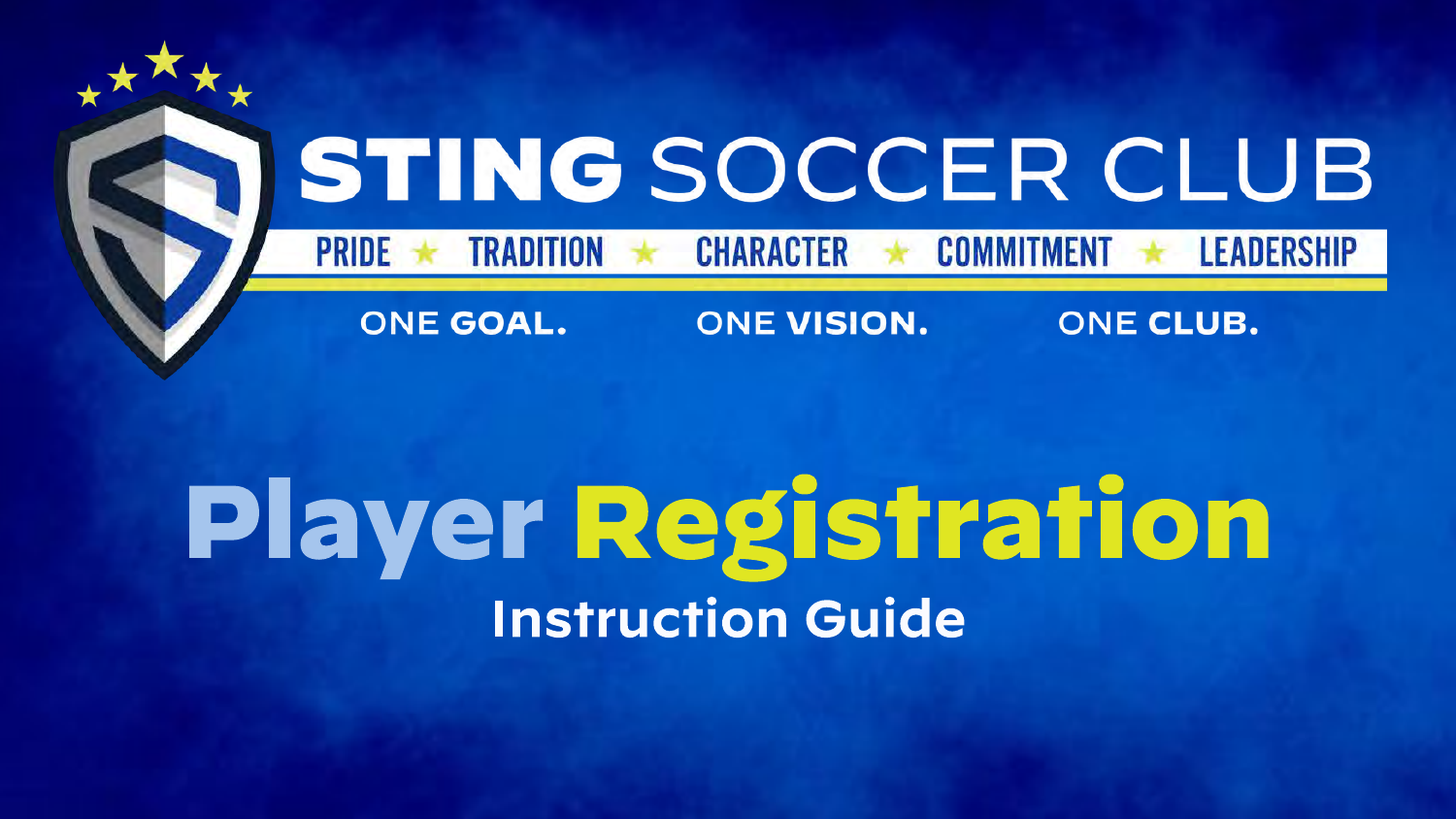### Getting Started

- Go to www.stingsoccer.com  $\bullet$  .
- Click on the "Registration" Tab  $\bullet$
- Select the area you are registering for



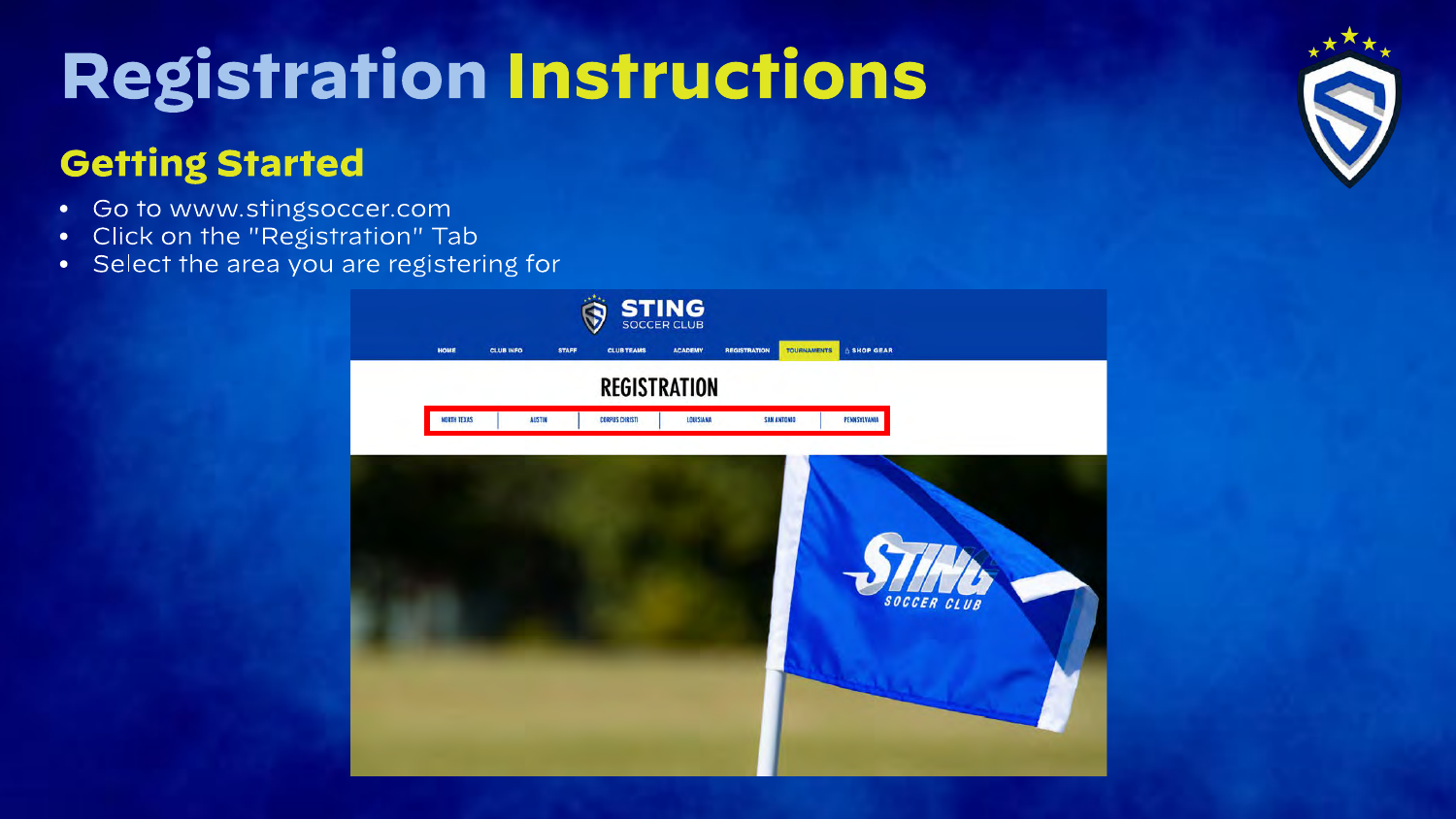### Sign In/Create Account

- If you are a current member and have an account, sign in
- If you are new to the club Click "Create an Account"  $\bullet$

| <b>STING REGISTRATION</b>                                         | TSC<br>THE SPORT CHECK                                                                                                                                                                    |
|-------------------------------------------------------------------|-------------------------------------------------------------------------------------------------------------------------------------------------------------------------------------------|
| <b>STING</b><br>$\mathbin{\widehat{\otimes}}$<br>**** SOCCER CLUB | SIGN IN TO YOUR ACCOUNT<br>EMAIL ADDRESS<br>FRFTR YOUR ERGIA ZURRESS.<br><b>PLOVIDE</b><br><b>That Arts</b><br>ERTER HILM PASSIMUSI<br><b>SIGN IN</b><br><b>NEW ASSOCIATE AND ARRESTS</b> |
|                                                                   | REGISTRATION@STINGSOCCER.COM                                                                                                                                                              |



|                              | <b>Create Account</b> |
|------------------------------|-----------------------|
| Primary Guardian Information |                       |
| First Name                   | Last Name             |
| Phone.                       | Email                 |
| Player Division              |                       |
| Please select                |                       |
| Address                      |                       |
| City                         |                       |
| State                        | Zip Code              |
| Please select                | ¢                     |
| Docupation                   |                       |

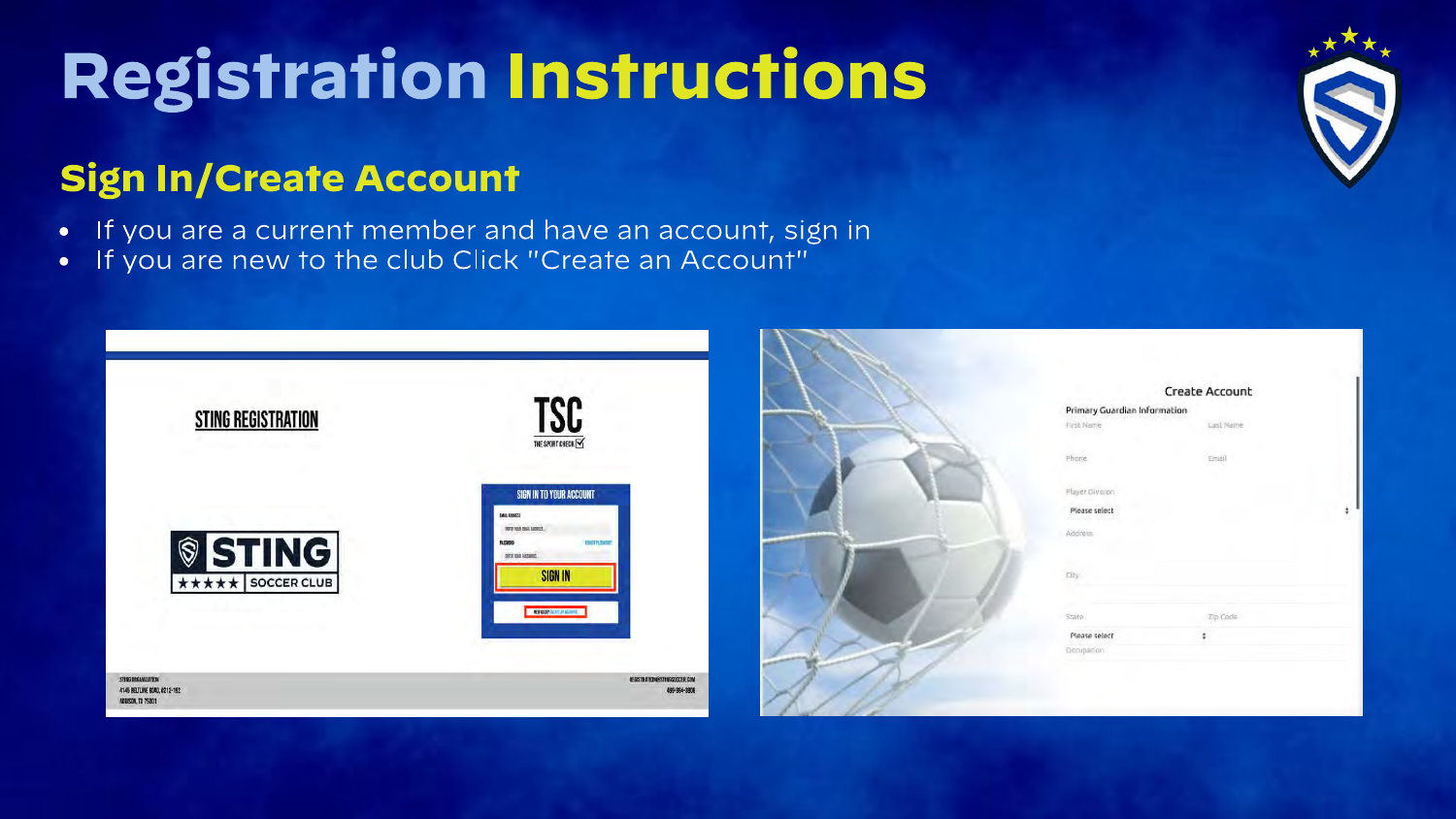### **Register for an Event**

If you are already a member you will see your player's name, if you are a new member you will need to click "Add a Player"

Click : "Register for Event" in your player's account  $\bullet$ 

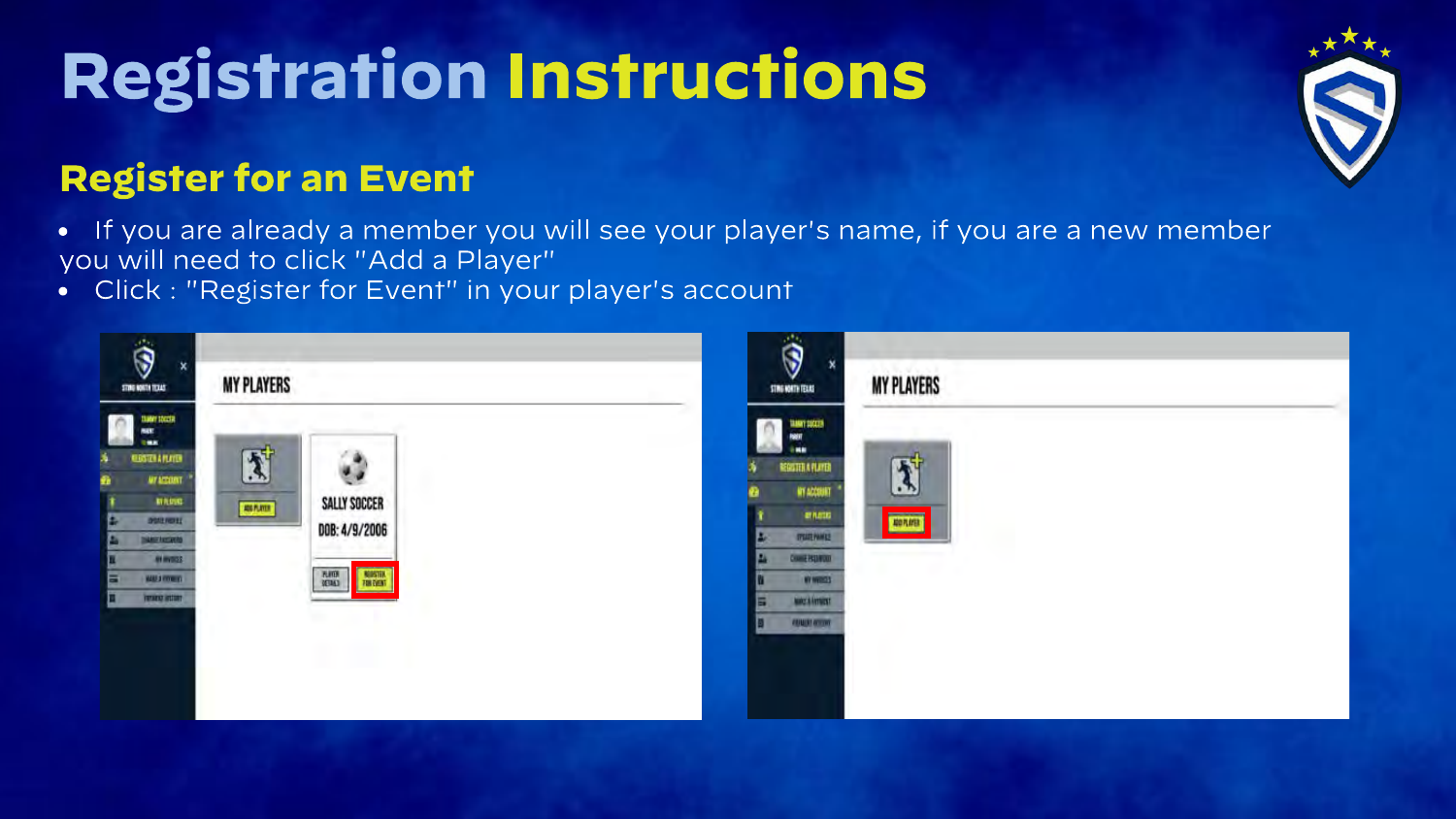### **Register your player for a team**

- Select the Event
- Select a Team (you can search for your team name)



| SELECT A TEAM                     |                       |
|-----------------------------------|-----------------------|
| SEARCH FOR TEAM NERE              |                       |
| STING NPL-TB 03G (SANCHEZ)        | $\rightarrow$         |
| STING 02G (SPENCE)                | $\rightarrow$         |
| STING DALLAS ECNL 02/036 [TATU]   | $\rightarrow$         |
| STING DALLAS ECNL 02/03G          | $\rightarrow$         |
| STING DALLAS RL 02/036 (BORUNDA)  | $\vert \cdot \rangle$ |
| STING NPL-TB 02/036 (HOPKINS)     | $\rightarrow$         |
| STING NPL-TB 05G (ROACH)          | $\rightarrow$         |
| STING 056 (SPENCE)                | $\rightarrow$         |
| STING 05G (HALVERSON)             | $\rightarrow$         |
| STING 056 (WILSON)                | $\rightarrow$         |
| STING NPL-TB 01/026 (HOPKINS)     | $\rightarrow$         |
| STING OGG (WEBB)                  | $\rightarrow$         |
| STING DALLAS ECNL 05G (GUTIERREZ) | $\rightarrow$         |
| STING DALLAS RL 05G (DIAZ)        | $\rightarrow$         |
| STING NPL-CB 05G (SHEPARD)        | $\rightarrow$         |

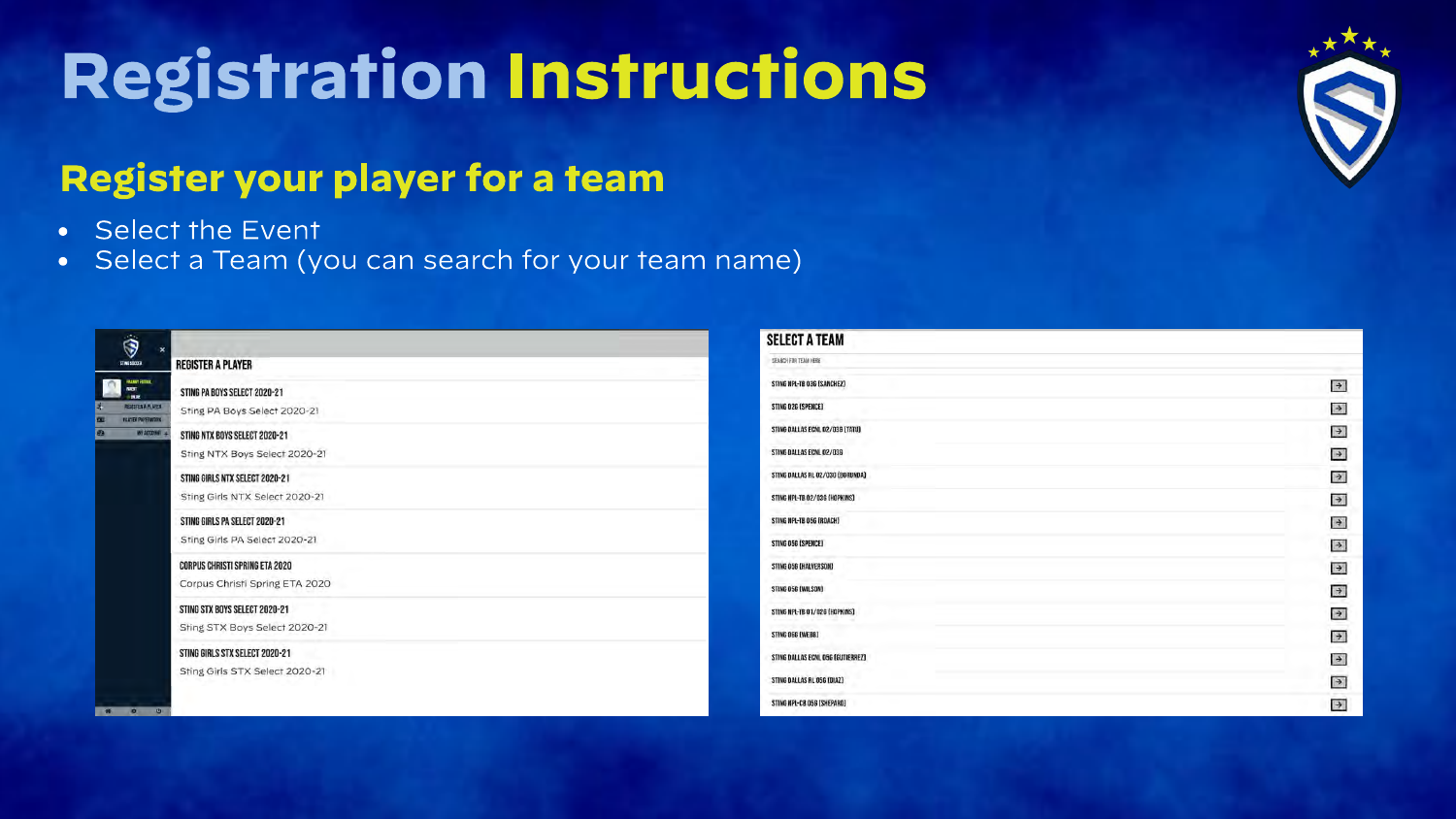

### Select a Payment Plan

• Select a Payment Plan \*Disclaimer - this is just an example, not all teams are the same price\*

| <b>SELECT A PAYMENT PLAN</b>                    |           |           |               |
|-------------------------------------------------|-----------|-----------|---------------|
| (\$3400) ONE PAYMENT                            |           |           | $\rightarrow$ |
| One Payment of \$3400                           |           |           |               |
| Payment                                         | Amount    | Due on    |               |
| (\$3400) One Payment (payment 1 of 1) \$3400.00 |           | 5/7/2020  |               |
| (\$3400) THREE PAYMENTS                         |           |           | $\rightarrow$ |
| Commitment fee of \$500<br>2 Payments of \$1450 |           |           |               |
| Payment                                         | Amount    | Due on    |               |
| (\$3400) Three Payments (payment 1 of 3)        | \$500.00  | 5/7/2020  |               |
| (\$3400) Three Payments (payment 2 of 3)        | \$1450.00 | 6/7/2020  |               |
| (\$3400) Three Payments (payment 3 of 3)        | \$1450.00 | 7/7/2020  |               |
| [\$3400] SIX PAYMENTS                           |           |           | $\rightarrow$ |
| Commitment fee of \$500<br>5 Payments of \$580  |           |           |               |
| Payment                                         | Amount    | Due on    |               |
| (\$3400) Six Payments (payment 1 of 6)          | \$500.00  | 5/7/2020  |               |
| (\$3400) Six Payments (payment 2 of 6)          | \$580.00  | 6/7/2020  |               |
| (\$3400) Six Payments (payment 3 of 6)          | \$580.00  | 7/7/2020  |               |
| (\$3400) Six Payments (payment 4 of 6)          | \$580.00  | 8/7/2020  |               |
| (\$3400) Six Payments (payment 5 of 6)          | \$580.00  | 9/7/2020  |               |
| (\$3400) Six Payments (payment 6 of 6) \$580.00 |           | 10/7/2020 |               |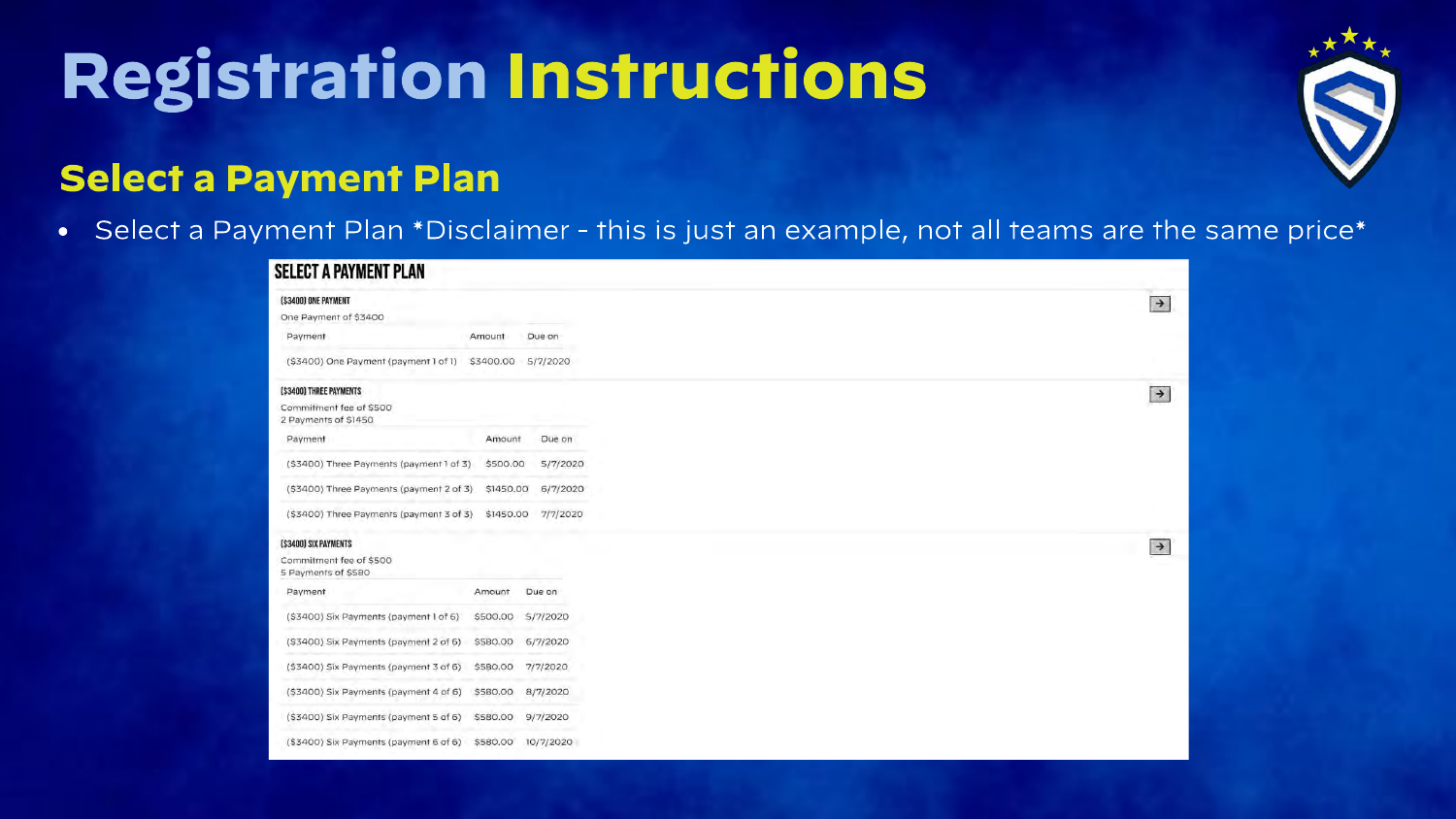### Player Obligation Agreement

 $^\ast$  This page only pertains to U11 age teams and older. If you are U10 and younger, please skip this page!

- Fill out the 2020-21 Sting Player Obligation Agreement Form  $\bullet$
- Jot form will send you an confirmation email with a PDF at the bottom of the emails
- Download the PDF document to your computer for your records  $\bullet$

2021-22 Sting Player Obligation Agreement

|               | <b>PLAYS PANENT AGE ENENT</b>                                                                                                                                                                                                                                         |
|---------------|-----------------------------------------------------------------------------------------------------------------------------------------------------------------------------------------------------------------------------------------------------------------------|
|               | To Rays Rainer Spread. The execit: April 40 for alter Senat Aprend models parkered to                                                                                                                                                                                 |
|               | Artist This widow<br>ed all the State County County Park 1                                                                                                                                                                                                            |
|               | <b>Experience</b>                                                                                                                                                                                                                                                     |
|               |                                                                                                                                                                                                                                                                       |
|               |                                                                                                                                                                                                                                                                       |
|               | <b>Floor Ston &amp; Food</b>                                                                                                                                                                                                                                          |
|               | It really discovered by the 1994s haven' Thursdollands in a detectiveness countries that allowed class contributions of                                                                                                                                               |
|               | We are this required for suppose of the Dany Ancore Councillones.                                                                                                                                                                                                     |
|               | In the passes in the discrimination of the present product state of the discrimination of                                                                                                                                                                             |
|               |                                                                                                                                                                                                                                                                       |
|               |                                                                                                                                                                                                                                                                       |
|               | Branod declarosist VIII, win Cay INDINIA Dr Day Days To position por turbe with the prior<br>by the first production, by a site after sing.                                                                                                                           |
|               | address to their                                                                                                                                                                                                                                                      |
| ٠             | Technical<br><b>Indiana is announced a contact</b>                                                                                                                                                                                                                    |
| ×.            | The second dark above that any converse for a child priced dependent counter in the first in the<br>the majority approves and annivalent to the highet on which the situate data at this and the dot                                                                  |
| $\sim$        | vold. All-Broad can denoted from the                                                                                                                                                                                                                                  |
| ٠             |                                                                                                                                                                                                                                                                       |
|               | in the price country of a street and contact and in the state.                                                                                                                                                                                                        |
| $\alpha$      | Truthed as to drivers directly transporters a core to A fill correspond and so a core to<br>with addition, higher team it could allow to take show this higher to with with with<br>the Annitori instance and 30 days and 4 found for reduct to a time for all first. |
| s.            | This are considered fit single panel show that shall of the papel of that the closed investment shall.                                                                                                                                                                |
| $\rightarrow$ | There colours in a capacity was to an interest and contract and the major and the colour states of                                                                                                                                                                    |
| ٠             | I NATION CALINER AND LOD A STORY. The Auto a SALMATIC A McDecile House                                                                                                                                                                                                |
|               |                                                                                                                                                                                                                                                                       |
|               |                                                                                                                                                                                                                                                                       |

**START FILLING→** 

### STING SOCCER CLUB TION . CHARACTER . COMMITMEN

### PLAYER PAYMENT AGREEMENT

This Player Payment Agreement ("Agreement") aligns with the online Payment Agreement signed by quardian/parent during the online registration process with the Sting Soccer Organization ("Sting").

Susan Soccer , do hereby agree. (Parent/Legal Guardian Name in Print)

To pay the annual dues for, Sally Soccer , a player of the Sting Soccer Organization. (Player Name in Print)

To make payments to the Sting Soccer Organization in a timely manner according to the payment plan agreed upon in the on-line registration system of the Sting Soccer Organization.

To make payments to the Sting Soccer Organization according to the payment plan chosen, in any circumstance, until the annual dues are paid in full, even if my child leaves the Sting Soccer Organization prior the end of the soccer year due to family relocation, injury, or any other reason.

### I understand that

- 1. The payments I make are non-refundable.
- 2. The annual dues do not include assessments for out of pocket expenses required by the team or Sting during the year for expenses not included into the budget on which the annual dues are based, such as coach's travel costs, additional tournament fees, etc.
- 3. If I default on my obligations hereunder to make payments according to the payment plan, and my account is sent to collections, I agree to pay all costs of collection including attorney fees. I agree to venue and jurisdiction in Dallas County. I waive service of process and trial by jury.
- Any scheduled payment over 30 days past due will be subject to a late fee of \$39.
- If my account is 60 days past due the club will request that the coach bench my player.
- Player cannot be released from their team roster until dues balance is paid in full.

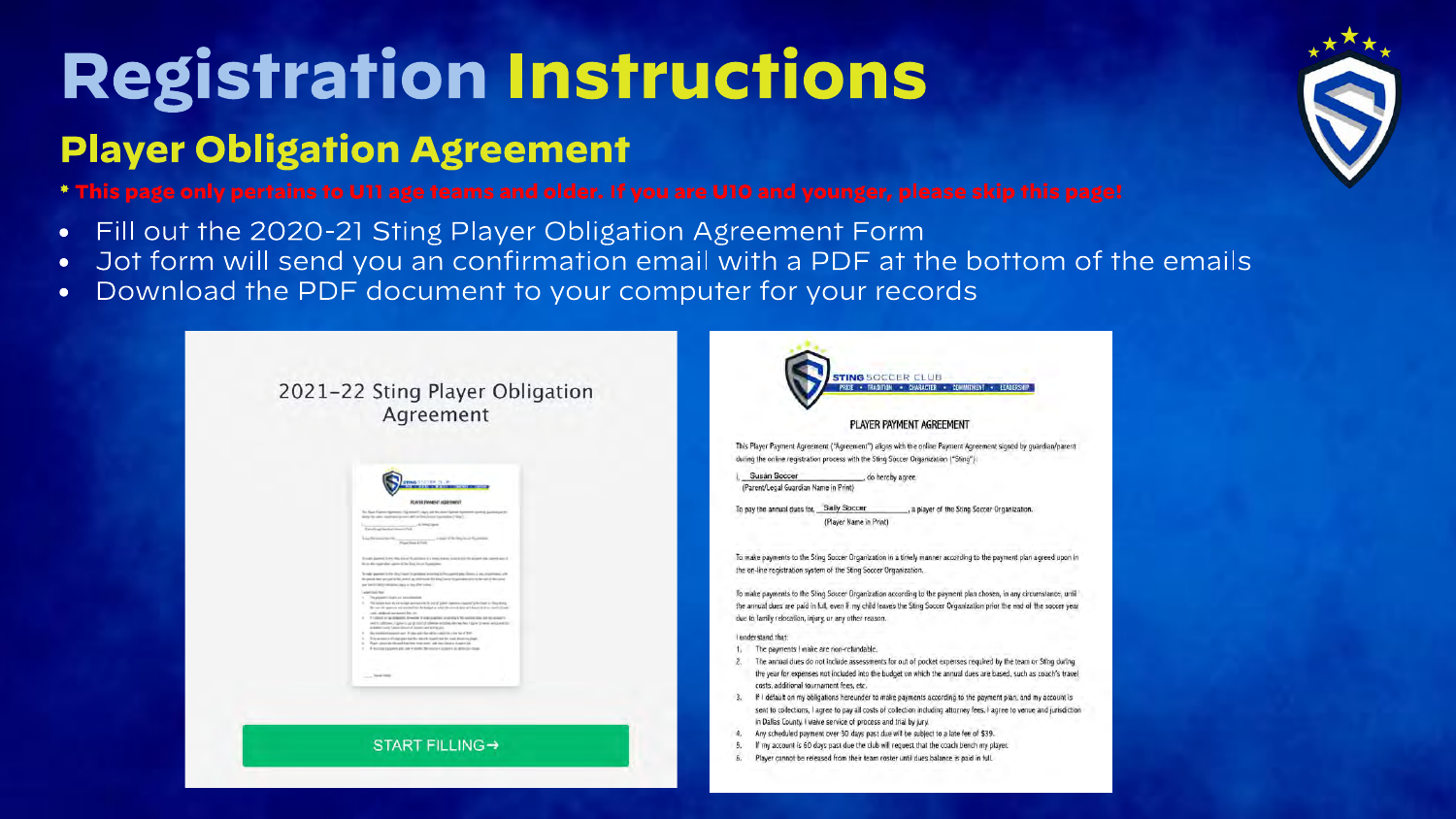

### **Registration Summary**

• Review your summary, then click "YES" to complete Registration and move on to the next step.

| <b>REGISTRATION SUMMARY</b>                  |        |            |  |
|----------------------------------------------|--------|------------|--|
| <b>SELECTED PLAYER:</b>                      |        |            |  |
| $\bullet$                                    |        |            |  |
| <b>Test Player</b>                           |        |            |  |
| <b>PAYMENT PLAN:</b>                         |        |            |  |
| (\$3400) Six Payments                        | Amount | Due        |  |
| (\$3400) Six Payments (payment 1 of 6)       | \$500  | 5/11/2020  |  |
| (\$3400) Six Payments (payment 2 of 6)       | \$580  | 6/11/2020  |  |
| (\$3400) Six Payments (payment 3 of 6)       | \$580  | 7/11/2020  |  |
| (\$3400) Six Payments (payment 4 of 6) \$580 |        | 8/11/2020  |  |
| (\$3400) Six Payments (payment 5 of 6) \$580 |        | 9/11/2020  |  |
| (\$3400) Six Payments (payment 6 of 6)       | \$580  | 10/11/2020 |  |
| <b>SELECTED TEAM:</b>                        |        |            |  |
| Sting Dallas ECNL 02/03G                     |        |            |  |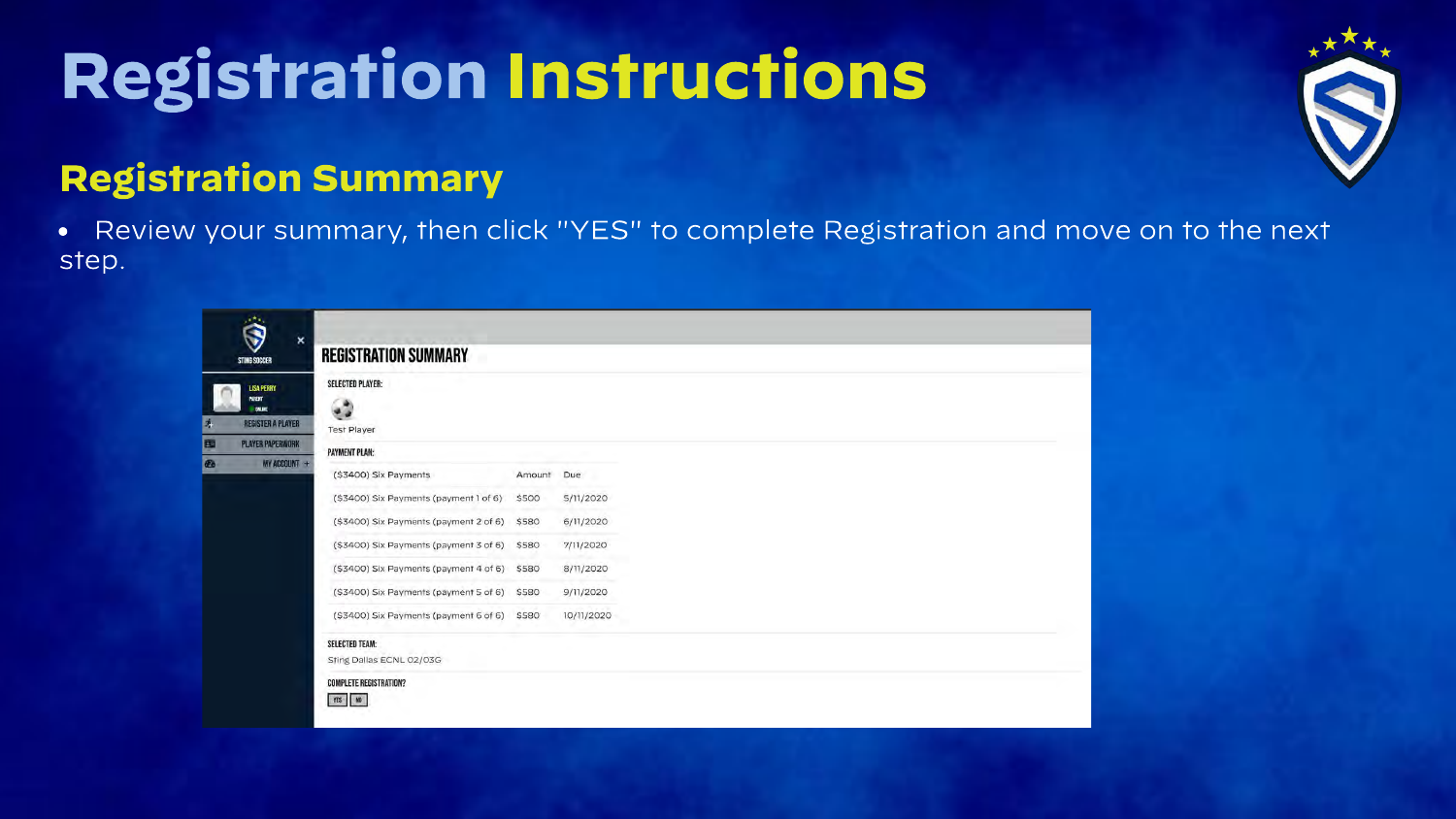### **Review Invoice**

• To view invoices - Go to "My Invoices" Tab \*Disclaimer - This is just an example, not all teams are the same price\*

|                 | $x^{\star\star}$<br>×<br><b>STING SOCCER</b> |                | <b>INVOICE# 1-00054163</b><br>Registration for Test Player on team Sting Dallas ECNL 02/03G for event Sting Girls NTX Select 2020-21 |                      |                         | $\equiv$                         |
|-----------------|----------------------------------------------|----------------|--------------------------------------------------------------------------------------------------------------------------------------|----------------------|-------------------------|----------------------------------|
|                 | <b>LISA PERRY</b><br><b>PARENT</b>           | Service        | Items                                                                                                                                | Added On             | Due On                  | Amount                           |
| $\mathcal{P}_i$ | ONLINE<br><b>REGISTER A PLAYER</b>           | (53400)<br>Six | (\$3400) Six Payments (payment 1 of 6)<br>(\$3400) Six Payments (payment 2 of 6)<br>(\$3400) Six Payments (payment 3 of 6)           | 5/1/2020<br>5/1/2020 | 5/11/2020<br>6/11/2020  | \$500.00<br>\$580.00<br>\$580.00 |
| 面               | <b>PLAYER PAPERWORK</b>                      | Payments       | (\$3400) Six Payments (payment 4 of 6)                                                                                               | 5/1/2020<br>5/1/2020 | 7/11/2020<br>8/11/2020  | \$580.00                         |
| ☎               | <b>MY ACCOUNT</b>                            |                | (\$3400) Six Payments (payment 5 of 6)<br>(\$3400) Six Payments (payment 6 of 6)                                                     | 5/1/2020<br>5/1/2020 | 9/11/2020<br>10/11/2020 | \$580.00<br>\$580.00             |
| Y               | <b>MY PLAYERS</b>                            |                |                                                                                                                                      |                      | Subtotal:               | \$3400.00                        |
| $\bullet$       | <b>UPDATE PROFILE</b>                        |                |                                                                                                                                      |                      | Fees:                   | \$0.00                           |
| 28              | <b>CHANGE PASSWORD</b>                       |                |                                                                                                                                      |                      | Paid:                   | \$0.00                           |
| H               | <b>MY INVOICES</b>                           |                |                                                                                                                                      |                      | Remaining Balance:      | \$3400.00                        |
| $\equiv$        | <b>MAKE A PAYMENT</b>                        |                |                                                                                                                                      |                      | Balance Due:            | \$500.00                         |
|                 | <b>PAYMENT HISTORY</b>                       |                |                                                                                                                                      |                      |                         |                                  |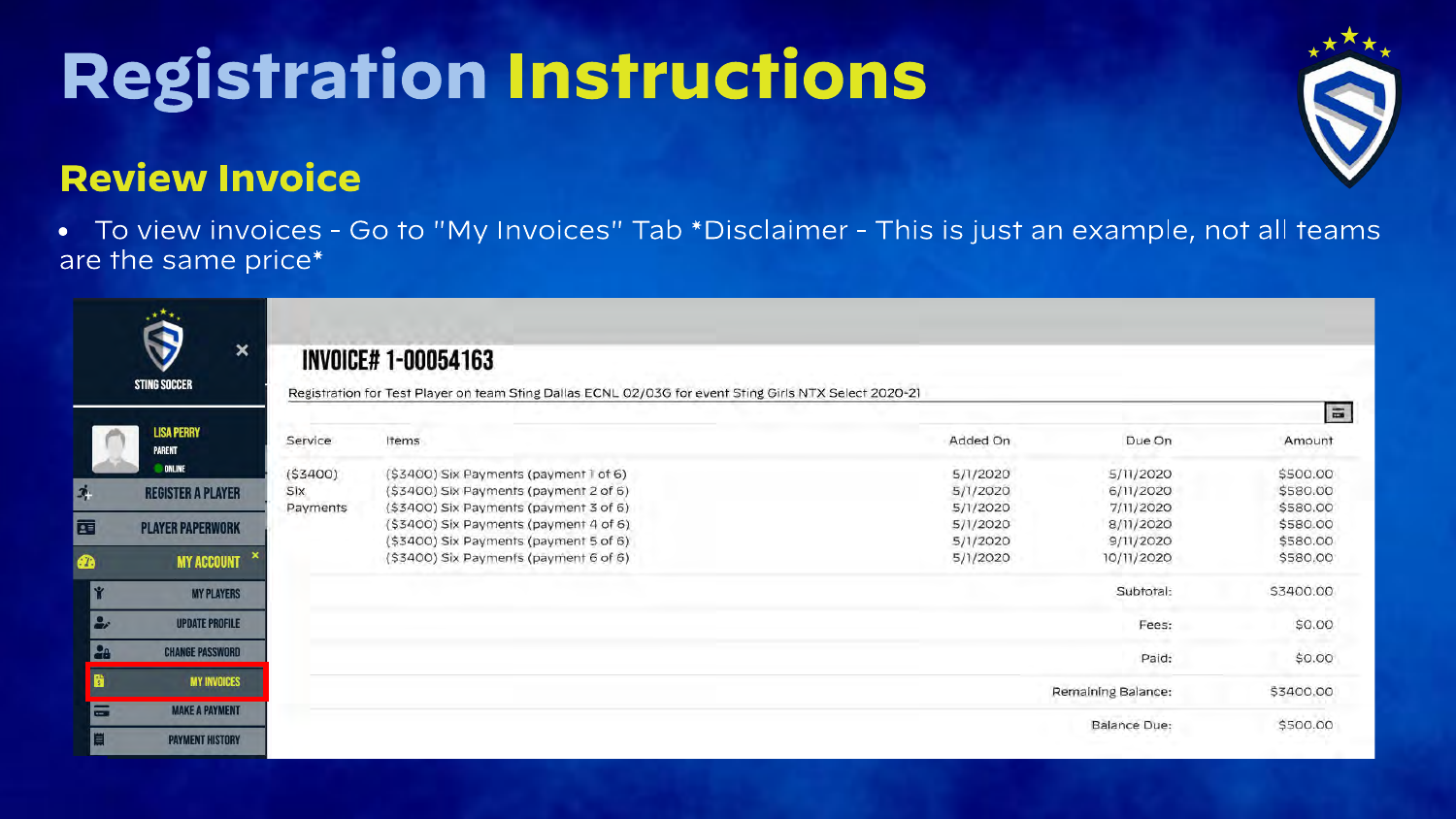### Make a Payment

- Go to "Make a Payment" Tab
- Make Payment
	- A player is not fully registered and cannot be rostered/carded unless:
	- All account balances are clear
	- Made first payment electronically



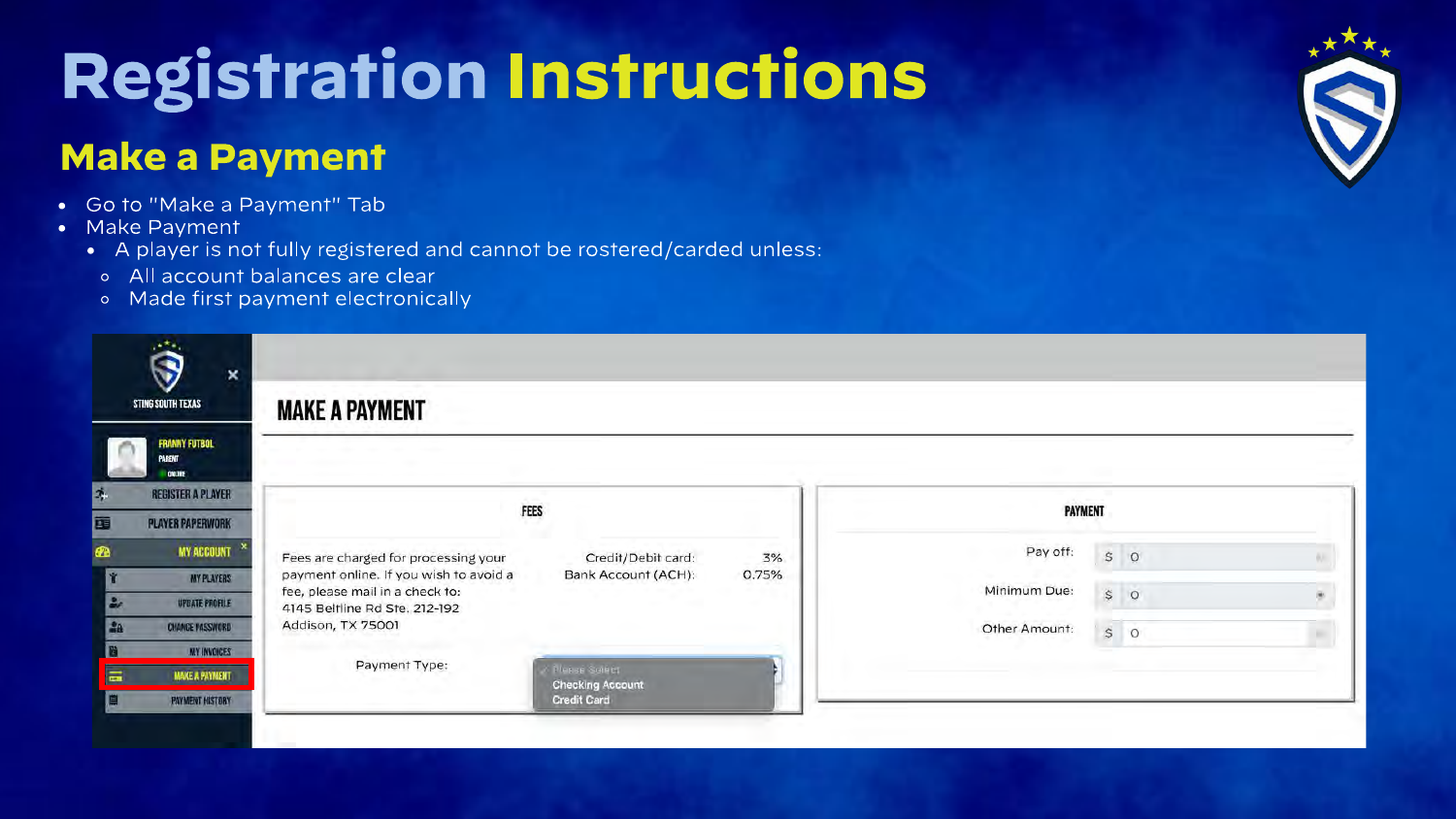### Registration Instructions Player Paperwork

**D** 



 $^\ast$  This page only pertains to U11 age teams and older. If you are U10 and younger, please skip this page!

- Go to "Player Paperwork" Tab
- Fill out the required paperwork under available forms.
	- Once completed you will receive a confirmation email from JotForm with the PDF file at the bottom of the email.
- Upload your paperwork using the Select upload

|                                                           | <b>PLAYER PAPERWORK</b>                                                                               |
|-----------------------------------------------------------|-------------------------------------------------------------------------------------------------------|
| <b>TAMMY DULL</b><br><b>PARENT ADMIN</b><br><b>ONLINE</b> |                                                                                                       |
| $\alpha$                                                  | REQUIRED PLAYER PAPERWORK PER REGION                                                                  |
| <b>HOW TO REGISTER</b>                                    | (Every player needs to fill out all forms listed for their region)                                    |
| <b>REGISTER A PLAYER</b>                                  | North Texas Player Paperwork                                                                          |
| <b>DRDER UNIFORM</b>                                      |                                                                                                       |
| <b>PLAYER PAPERWORK</b>                                   | 2020-21 US CLUB YOUTH PLAYER REGISTRATION FORM<br>2020-21 NTX USYS Medical Release *WILL BE ACTIVE ON |
| MY ACCOUNT +                                              | $7/1/2020$ *                                                                                          |
|                                                           | 2020-21 NTX USYS Competitive Registration Form *WILL BE<br>ACTIVE ON 7/1/2020*                        |
| REPORTS +                                                 |                                                                                                       |
| PLAYERS +                                                 | South Texas Player Paperwork                                                                          |
|                                                           |                                                                                                       |
| TEAMS +                                                   | <b>AUSTIN-</b>                                                                                        |
| COACHES +                                                 | 2020-21 STX USYS Medical Release<br>2020-21 US CLUB YOUTH PLAYER REGISTRATION FORM                    |
| $EVENTS +$                                                |                                                                                                       |
|                                                           | <b>CORPUS CHRISTI:</b>                                                                                |
|                                                           | 2020-21 STX USYS Medical Release                                                                      |

2020-21 PA Medical Release

| Lauren Dull       |              |
|-------------------|--------------|
| Select upload     | v            |
| <b>LErin Dull</b> |              |
| Select upload     | $\checkmark$ |
| Sally Soccer      |              |
| Select upload     | v            |
|                   |              |
|                   |              |
|                   |              |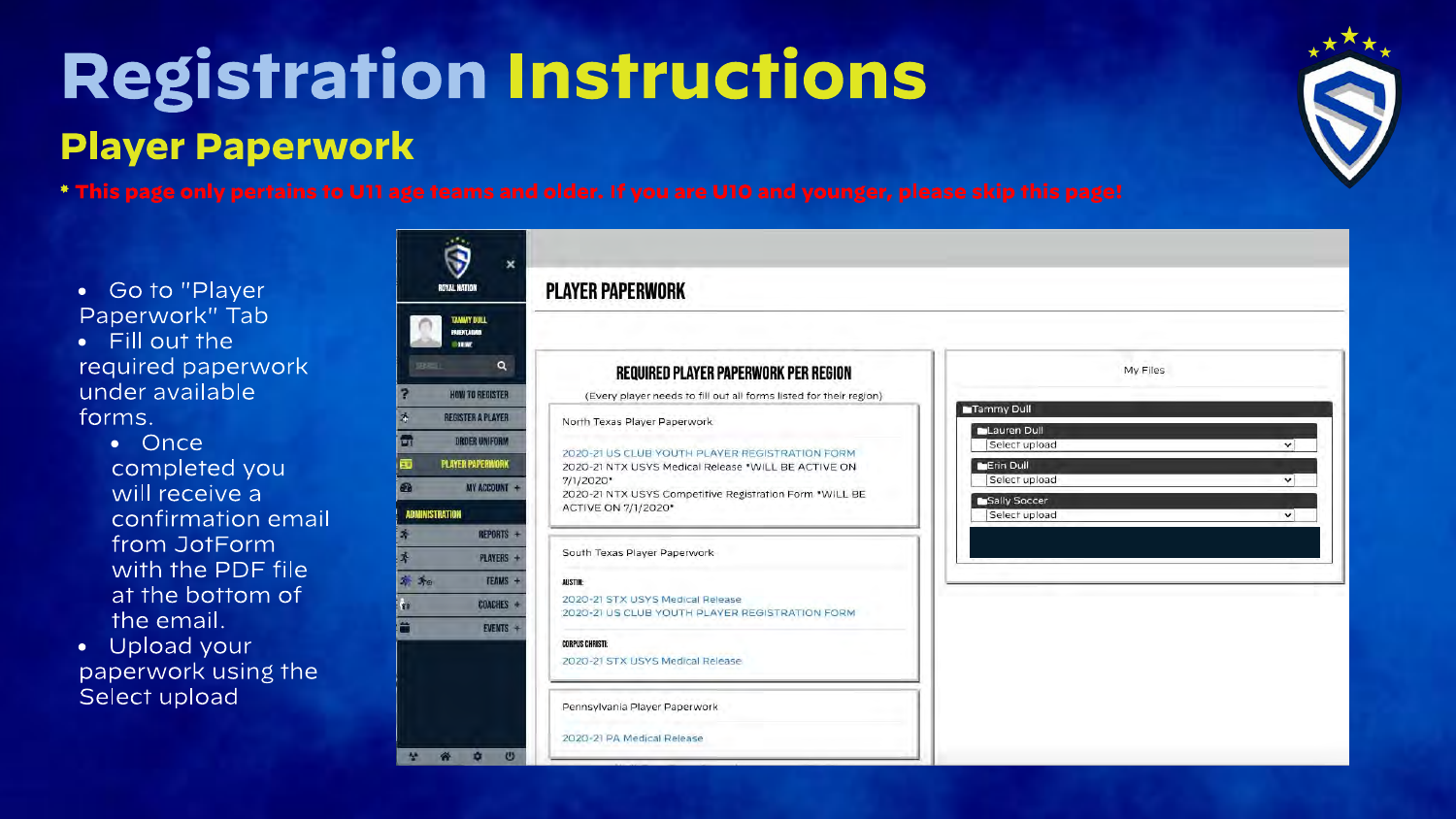### Uniform Ordering Process

Go to "Order Uniform" Tab

Follow instructions  $\bullet$ 

Every Team is assigned a Team ID. You will get this from your manager or coach

| $\boldsymbol{\mathsf{x}}$<br><b>STING SOCCER</b>                                                                    | MY CART<br>LOGIN/REGISTER O<br><b>CONTACT US</b><br><b>ORDER UNIFORM</b><br><b>GO</b><br>O Search entire store here.<br>OFFICIAL STING SOCCER ONLINE STORE BN<br>HOME<br><b>CLUB GEAR</b><br><b>ACADEMY GEAR</b><br><b>DAD GEAR</b><br><b>MOM GEAR</b><br><b>PLAYER GEAR</b><br><b>WINTER GEAR</b><br><b>ACCESSORIES</b><br><b>NEW PRODUCT</b>                                                                                                                                                                                                                                                                                                                                                                                                                                                                                                                                                                                                                                                                                                                                                                                                               |
|---------------------------------------------------------------------------------------------------------------------|--------------------------------------------------------------------------------------------------------------------------------------------------------------------------------------------------------------------------------------------------------------------------------------------------------------------------------------------------------------------------------------------------------------------------------------------------------------------------------------------------------------------------------------------------------------------------------------------------------------------------------------------------------------------------------------------------------------------------------------------------------------------------------------------------------------------------------------------------------------------------------------------------------------------------------------------------------------------------------------------------------------------------------------------------------------------------------------------------------------------------------------------------------------|
| <b>LISA PERRY</b><br><b>PARENT, ADMIN</b><br>ONLINE<br>SEARCH.<br>Q                                                 | STING UNIFORM ORDERING INSTRUCTIONS<br>:: CLICK HERE FOR DETAILS ::<br><b>OCCERCLU</b><br>Home / Uniform Package Ordering Instructions                                                                                                                                                                                                                                                                                                                                                                                                                                                                                                                                                                                                                                                                                                                                                                                                                                                                                                                                                                                                                       |
| <b>HOW TO REGISTER</b><br><b>REGISTER A PLAYER</b><br><b>ORDER UNIFORM</b><br>ப<br><b>PLAYER PAPERWORK</b><br>$2 =$ | > UNIFORM PACKAGE ORDERING INSTRUCTIONS<br>1. Click on "Login/Register" at top of page.<br>2. If you have an account, please login. If you are a new customer please register as a "Parent of player(s) under 21 years" and fill out all account information.<br>3. Once registered, Click "Order Uniform" on left navigation bar. Then click "BUY PACKAGE/UNIFORM"<br>4. Please enter player name and enter your team ID. If you do not have your team ID, please contact your team manager and they will provide it.<br>5. Please enter your jersey number. You can select your jersey number based on the list of available numbers. Duplicate numbers will not be accepted.<br>*Note: Customer is responsible for confirming jersey number prior to ordering. Customized items can not be exchanged.<br>6. Select your package and proceed to select sizes for your required uniform items. *Note: You will be able to increase quantly of each item, but not remove<br>any items as they are required.<br>7. On the second step of the ordering process, there are optional items. These include optional uniform items as well as spirit wear options. |
| MY ACCOUNT +<br>Œ<br>Place an Order for Player<br>Home<br>My Account /                                              | 8. Please complete the checkout process.<br>Please direct any questions to info@royalnation.net<br>UNIFORM ORDERING PROCESS                                                                                                                                                                                                                                                                                                                                                                                                                                                                                                                                                                                                                                                                                                                                                                                                                                                                                                                                                                                                                                  |
| Team ID*<br>Player First Name*                                                                                      | Submit<br>Player Last Name*                                                                                                                                                                                                                                                                                                                                                                                                                                                                                                                                                                                                                                                                                                                                                                                                                                                                                                                                                                                                                                                                                                                                  |
|                                                                                                                     | *Note: Customer is responsible for confirming jersey number prior<br>to ordering. Customized items can not be exchanged.                                                                                                                                                                                                                                                                                                                                                                                                                                                                                                                                                                                                                                                                                                                                                                                                                                                                                                                                                                                                                                     |